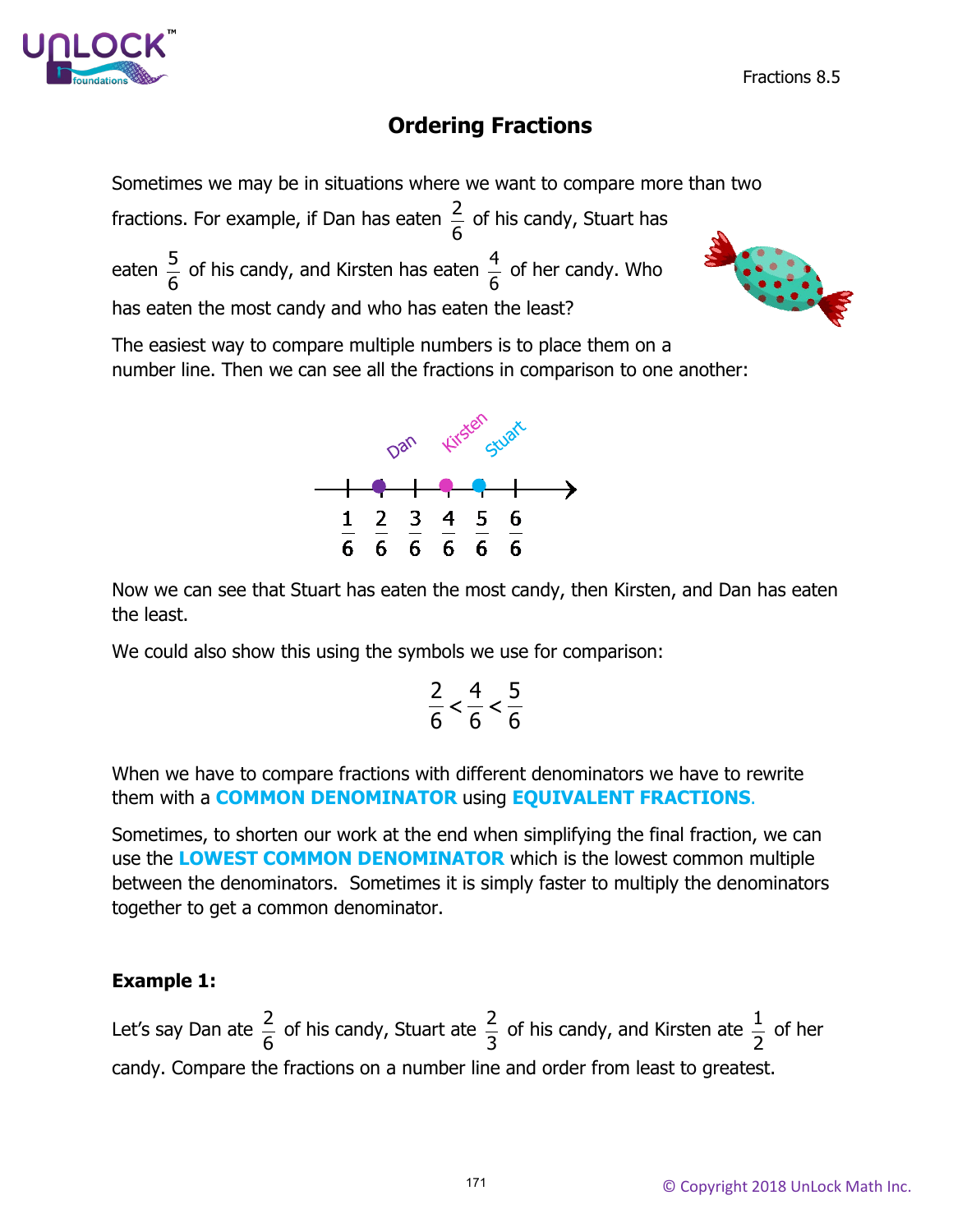

Since all our denominators are different we have to make equivalent fractions so all denominators can be the same. All of the fractions are factors of 6, so let's change all our denominators to 6.

$$
\frac{1\times3}{2\times3}=\frac{3}{6}
$$
 and 
$$
\frac{2\times2}{3\times2}=\frac{4}{6}
$$

Now we can place all these numbers on a number line:



Now we can order the original fractions from least to greatest:  $\frac{2}{6}$ ,  $\frac{1}{2}$ ,  $\frac{2}{3}$ 

#### **Example 2:**

Order the following fractions from least to greatest:

 $\frac{4}{8}$ ,  $\frac{18}{24}$ ,  $\frac{3}{4}$ ,  $\frac{3}{12}$ 

First, we will see if we have a common factor to reduce each fraction. We can reduce each denominator to 4 since each denominator has a factor of 4.

$$
\frac{4 \div 2}{8 \div 2} = \frac{2}{4}
$$
 and  $\frac{18 \div 6}{24 \div 6} = \frac{3}{4}$  and  $\frac{3}{4}$  and  $\frac{3 \div 3}{12 \div 3} = \frac{1}{4}$ 

Now we can order these fractions from least to greatest:

 $\frac{1}{4}$ ,  $\frac{2}{4}$ ,  $\frac{3}{4}$ ,  $\frac{3}{4}$ 

And then we can order the original fractions:

3 4 3 18  $\overline{12'}\overline{8'}\overline{4'}\overline{24}$